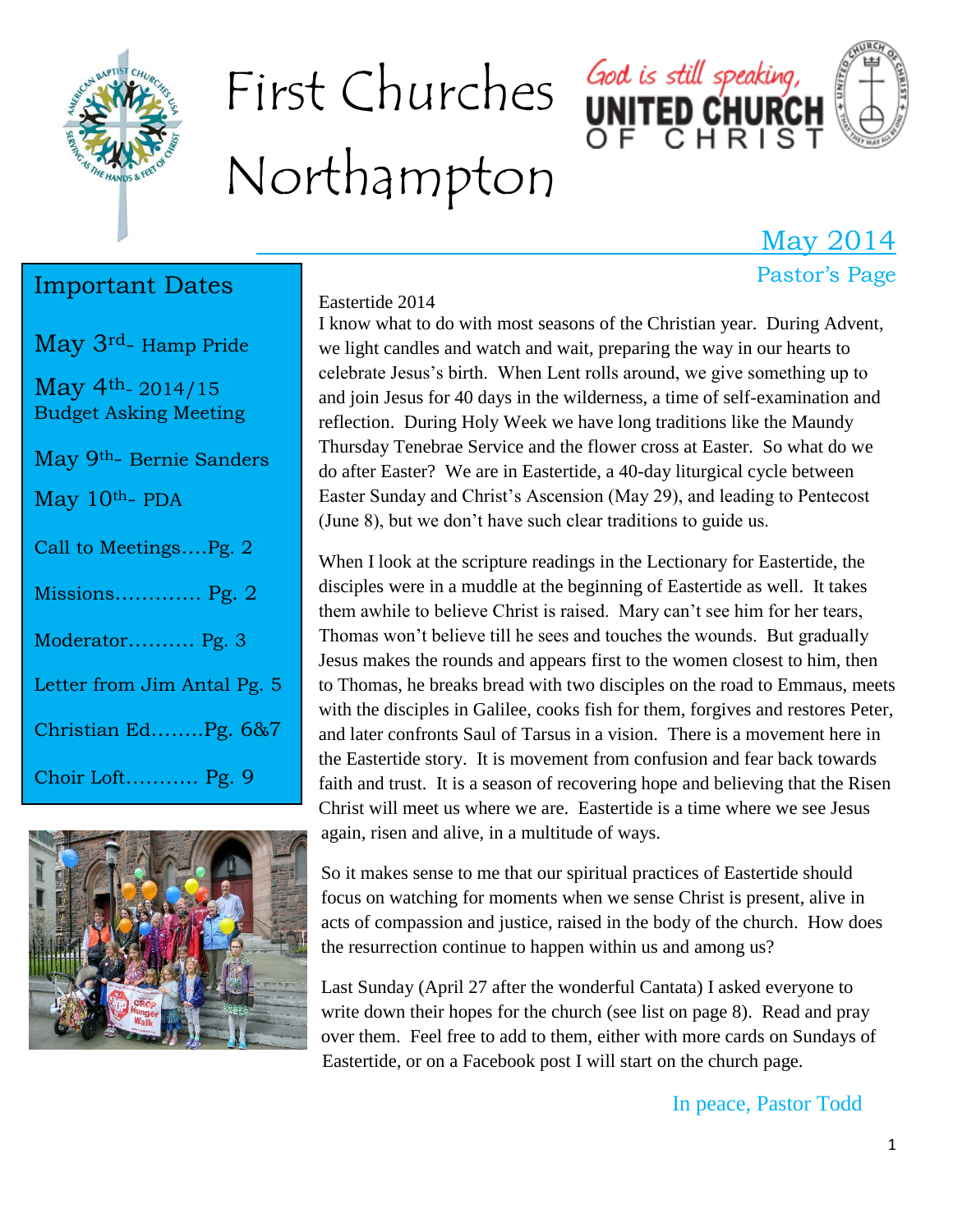**Birthdays b 5/3 Lise Gray 5/7 Todd Emrick 5/18 Christie Moulton 5/24 Sandy Hoover 5/24 Jaden Geller 5/25 Ann Rasmussen**

#### **Call to Meeting, Hear Ye! Hear Ye!**

All members are invited to attend the All Church Meeting on **May 4th at 11:30am** in Lyman Hall, directly following service. To expressly consider and vote on asking budget for 2014/2015. **June 1st** Annual Meeting… for the purpose of adoption of the 2015 budget and the election of officers and members of boards and committees…

#### **From Missions**

**CROP Walk:** Thank you for your generous support of this mission project! We had thirty-five walkers (in spite of the drizzle) and raised more than \$3100.00 for hunger relief! We appreciate everyone who pledged, walked, drove our "chase" vehicle, prepared food,

helped us to clean up, and those who sent good thoughts our way! Your contributions will help fight food insecurity around the world as well as locally though the Hampshire Interfaith Help Fund.

**Northampton Survival Center**: Thank you for supporting the Northampton Survival Center with food and monetary offerings. The Northampton Survival Center, located on 265 Prospect Street, strives to improve the quality of life for low-income individuals

and families in Hampshire County and providing food and other resources with dignity and respect. The Center runs two pantries – one in Northampton and one in Goshen, distributing approximately 650,000 pounds of food each year. The Kids' Summer Food Program helps bridge the summer nutrition gap by distributing free food packages to eligible children who rely on subsidized school breakfast and lunch programs during the school year. The program now serves tens of thousands of pounds of food to approximately 600 children during the course of the summer. The Survival Center is always looking for donations of hot and cold cereals, pasta, pasta sauce, tuna and other canned meats, canned vegetables, soups, stews, diapers, and hygiene products. We collect and deliver these products each week. We will also have a "Noisy Offering" on Communion Sunday in June for those who would prefer to make a monetary donation.

**Suitcase Project:** Thank you all for your generous contributions to the Suitcase Project. We will be collecting donations through May 25<sup>th</sup>. Only new materials may be accepted. Thank you all for your support of this greatly needed project.

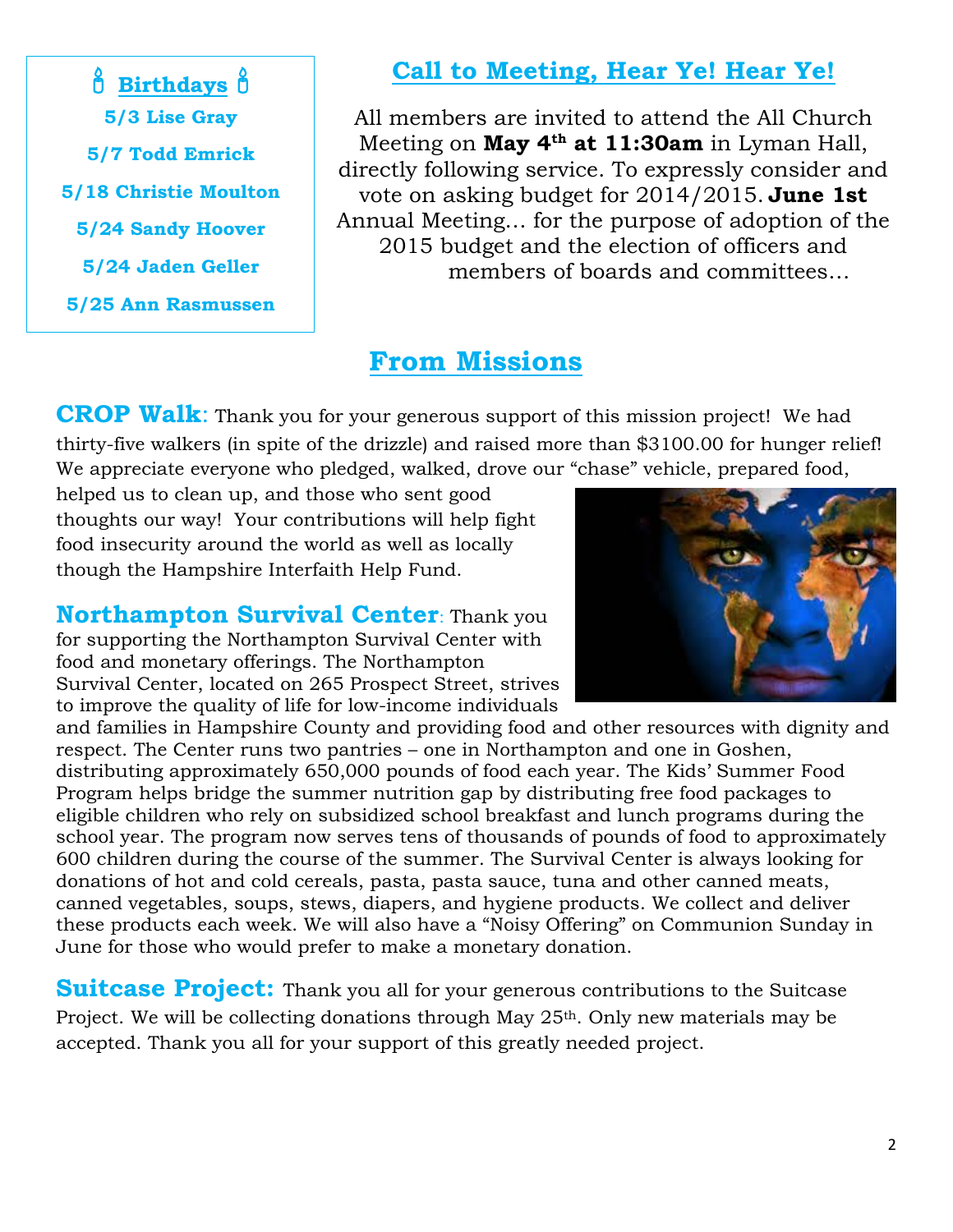#### **Moderator's Greeting**

Happy Spring Everyone,

On the heels of a joyous Easter season, I remain buoyed by a sense of rebirth & hope that surrounds me - outdoors & within First Churches as we look forward to several important initiatives. This Saturday morning May 3rd, First Churches will once again march (with our beautiful banner!) in Northampton's Pride parade - please join us! Contact the church office for info, 584-9392. The next day, Sunday May 4th, we will meet as a congregation for the presentation of the asking budget for the upcoming fiscal year - please plan to join us in Lyman Hall following services for this meeting, where we will discuss and set our priorities for ministry for the coming year (childcare will be available). The Tiffany Window team has begun their important work regarding our sanctuary window, following our collective decision to initiate a sale process. Our annual Stewardship campaign has begun & I encourage each of us to continue our generous pledges of support for First Churches. And our Nominating Committee has begun their important work to match openings on First Churches committees with new members, as other members complete their terms and cycle-off. I remain so proud of the work we've all done collectively so far this season! And I look forward to continuing our progress together, as we discern our future and become the church God is calling us to be.

Blessings,

Donna O'Meally First Churches Moderator [donnaomeally@gmail.com](mailto:donnaomeally@gmail.com) (413) 584-9392

#### **Let The Nominations Begin!**

Spring is here, and the Nominating Committee is beginning its search for people to fill vacancies for **July 1, 2014- June 30, 2015**. So be an early bird and take this opportunity to nominate willing candidates- either yourself, or friends within the congregation! Selected names will be voted upon at the All Church Meeting on Sunday, June 1st

We have particular needs on the Board of Deacons, Board of Trustees and Christian Education Committees.

Speak to the heads of the committees you are interested in, or contact members of the Nominating Committee: Carolyn Benson), Sandy Hoover), Denise Karuth) and Priscilla Pike.

We will also be making calls and hope that you will consider any requests prayerfully as you consider ways to be useful in moving together as a community to address our growing needs and Christian concerns.

Many Thanks, The Nominating Committee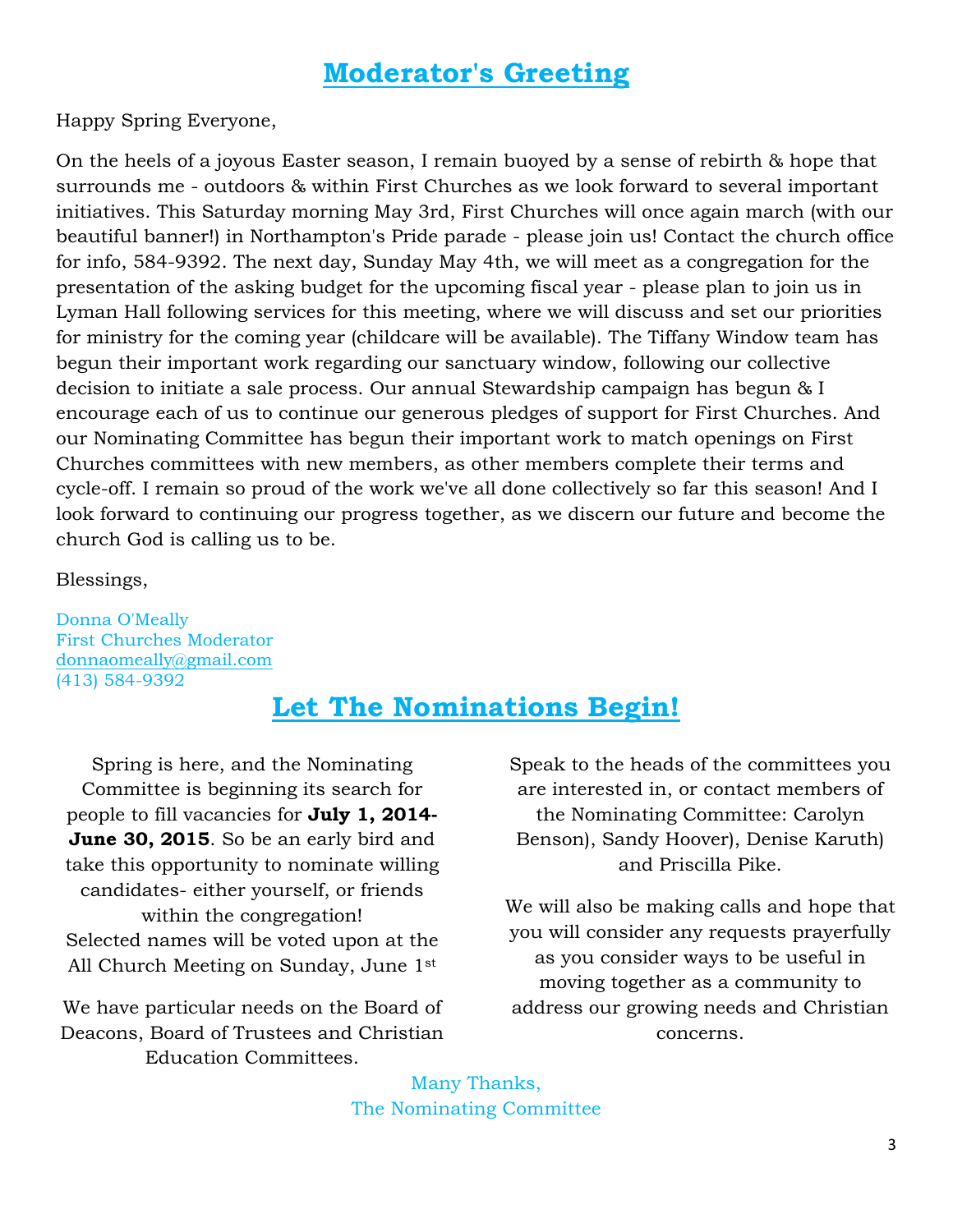#### **Make \$ for Your Church by Buying Groceries!**

At all of our Coffee Hours, we sell Gift Cards to River Valley Market, Big Y and Stop & Shop. You purchase a \$50 gift card for \$50, *for example*, so there is no cost to you. BUT, the grocery stores sell us the cards at a 5% or 6% discount and that is how we make money for our congregation.

#### **We raise over \$2000 per year with NO cost to any of us! But we could make MORE with your help.**

Won't you please consider bringing your checkbook to church and purchasing gift cards? Look for us at a table in the back of Lyman Hall.

#### **Thank You for Supporting this painless Fundraiser**

Peg Whitham, Kim Gerould, Martha Jamieson and Carol Judd

#### **FIRST CHURCHES CALL TO:** *STEWARDSHIP STEWARDSHIP STEWARDSHIP*

*Tis that time of year*. It's time for each one of us to consider what we are able to commit financially toward the daily operations of First Churches. And so, the July 2014-June 2015 asking budget will be presented at the All Church Business Meeting on *May 4.* 

In preparation for this, Stewardship Moments will be presented during the service in May. They will enable us to explore how our spiritual life and mission are deepening. These Moments will focus on:

- Feeding the hungry
- Supporting peace and justice for all
- Spiritual growth and community care.

*Tis that time of year*. And so, soon you will be

receiving a letter and narrative budget. Please consider these materials prayerfully and thoughtfully while making your pledge for 2015. *First Churches needs your financial support.* 

With gratitude,

Peggy Anderson, Merrilyn Holcomb, George Naughton, Peg Whitham *The Stewardship Committee* 



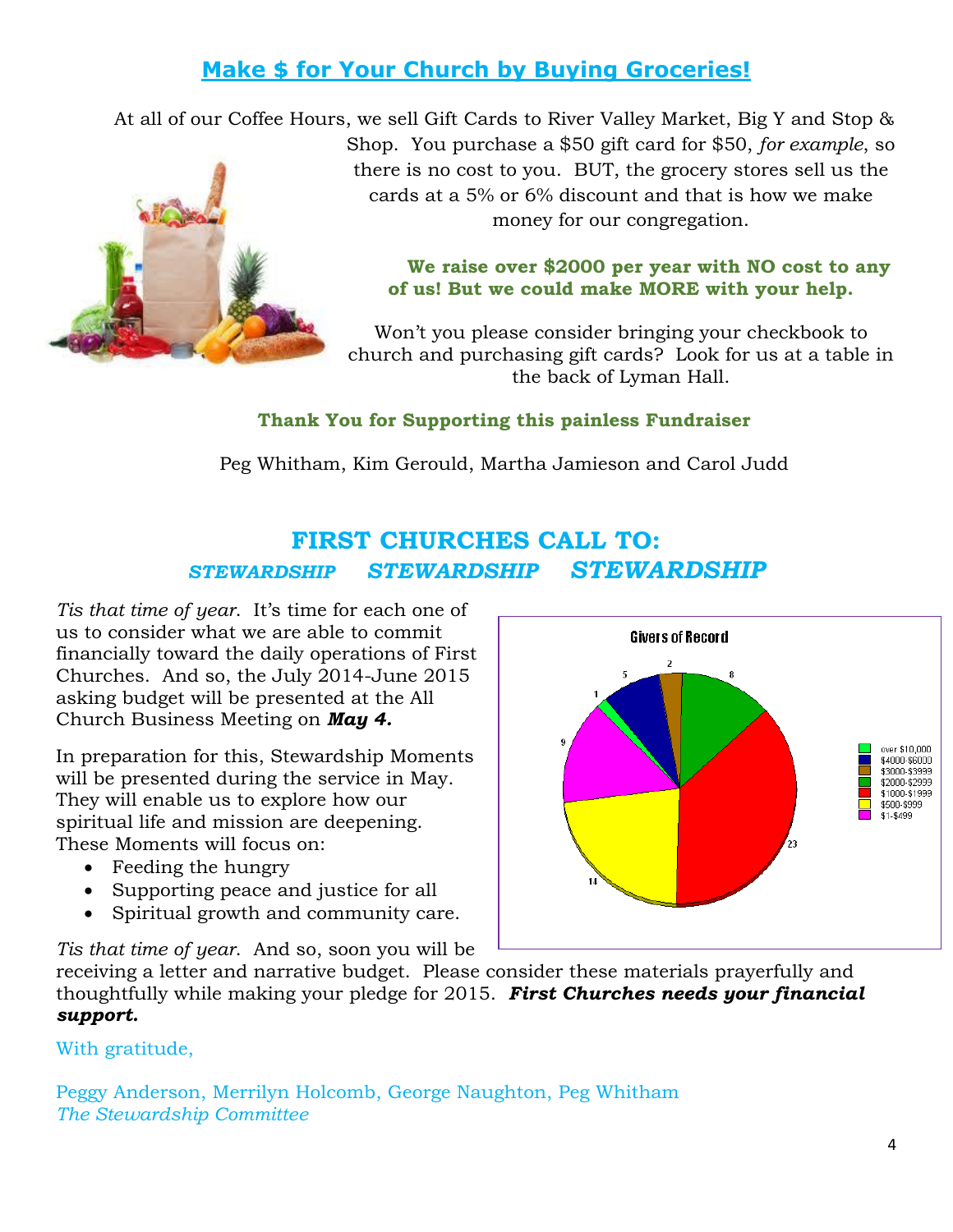#### **A Pastoral Letter from Rev. Jim Antal, MACUCC**

Dear Friends in Christ,

Imagine that you are a pastor and one day, a couple comes to you and asks you to marry them. You counsel with them and agree. The next day, another couple comes to you and asks the same of you, and state law prohibits you from agreeing to conduct their religious ceremony. Why should the state control a minister's pastoral decisions?



Or imagine that you are a minister making an emergency pastoral visit in a hospital. You arrive at the ER and learn that one member of this couple is dying due to injuries from an accident. His fiancé asks you to perform the marriage that was planned for two months hence. She pleads with you. Your pastoral heart and your conscience move you to offer this pastoral service. However, state law not only prohibits you from conducting the marriage service without a license, but it will also impose on you potentially large fines and a jail sentence of up to 120 days if you do.

In North Carolina, this is the reality for clergy. State laws have infringed deeply on the free exercise of religion. A pastor who chooses to perform a religious marriage for an elderly couple who does not want the state involved in their relationship at this stage of life-but want the affirmation of God and the Church-is prohibited from doing so. A pastor who is asked by members of his or her church to perform a same-gender religious marriage service will suffer retribution from the state.

Today, the United Church of Christ (as authorized by the United Church of Christ Board acting as General Synod ad interim) filed suit in federal court in Charlotte, North Carolina contesting the constitutionality of that state's laws on marriage. These laws prohibit a clergyperson (Continued) from performing a marriage without having a license issued by the county in which the ceremony is to be performed. The basis for the suit is that these laws constitute an infringement of our constitutional rights of freedom of religion.

For us, as one of the founding religious traditions of this nation, the principle of free exercise of religion is a paramount value. Because we are not a hierarchical church, the freedom of every clergyperson to conduct the rites and sacraments of the Church according to the dictates of conscience is essential to our identity and our faith practice. These laws mean that a pastor cannot perform a service of religious marriage under the circumstances described above.

No matter what one believes about urgent or elder religious marriage or same gender religious marriage, the fundamental breach of free exercise of religion is what is at stake here. We cannot afford to allow this travesty of law to stand. We do so not only because it affects our clergy in North Carolina so profoundly, but because we will always defend the free exercise of religion - anyone's religion.

I believe this is an important step for the UCC to take in defense of the freedoms we hold dear. As far as we know, this is the first time a religious entity has sued on the grounds that these laws violate First Amendment rights.

I encourage you to visit [http://www.ucc.org/ido/](http://r20.rs6.net/tn.jsp?f=0011XpL0CExkJr2AW6ZnuGKmhdGBwZDCd7k57g0L87Jo4_kFf226vgOWeFoAsaYxbxuzI8MgdtTnDTV6Hq1EDOQ4-J4R7xGJyQJio19uFW0KkBurzcJqOuY3C6zQufqM2JU2flvNmCXSN3lksrkvLHUuNcIA6v_UsVTlq2QbW7ezPM=&c=CwyB2cVY9RqZkn_7PXLEfOz6IeXzShLxd2ReICHd84c4RaRqhsuljw==&ch=0pwNSx47xIR9CQhpbTeS_43i4yK704-D9ua3JwrdtNiiaXGMWP2esg==) to learn more about this lawsuit and the reasons for it. It is important that we all understand both the basis in law for this suit, and its basis in conscience.

In Christ,

The Rev. Dr. Jim Antal, Conference Minister and President

*"Rooted in the grace of God, the mission of the Massachusetts Conference United Church of Christ is to nurture local church vitality and the covenant among our churches to make God's love and justice real"*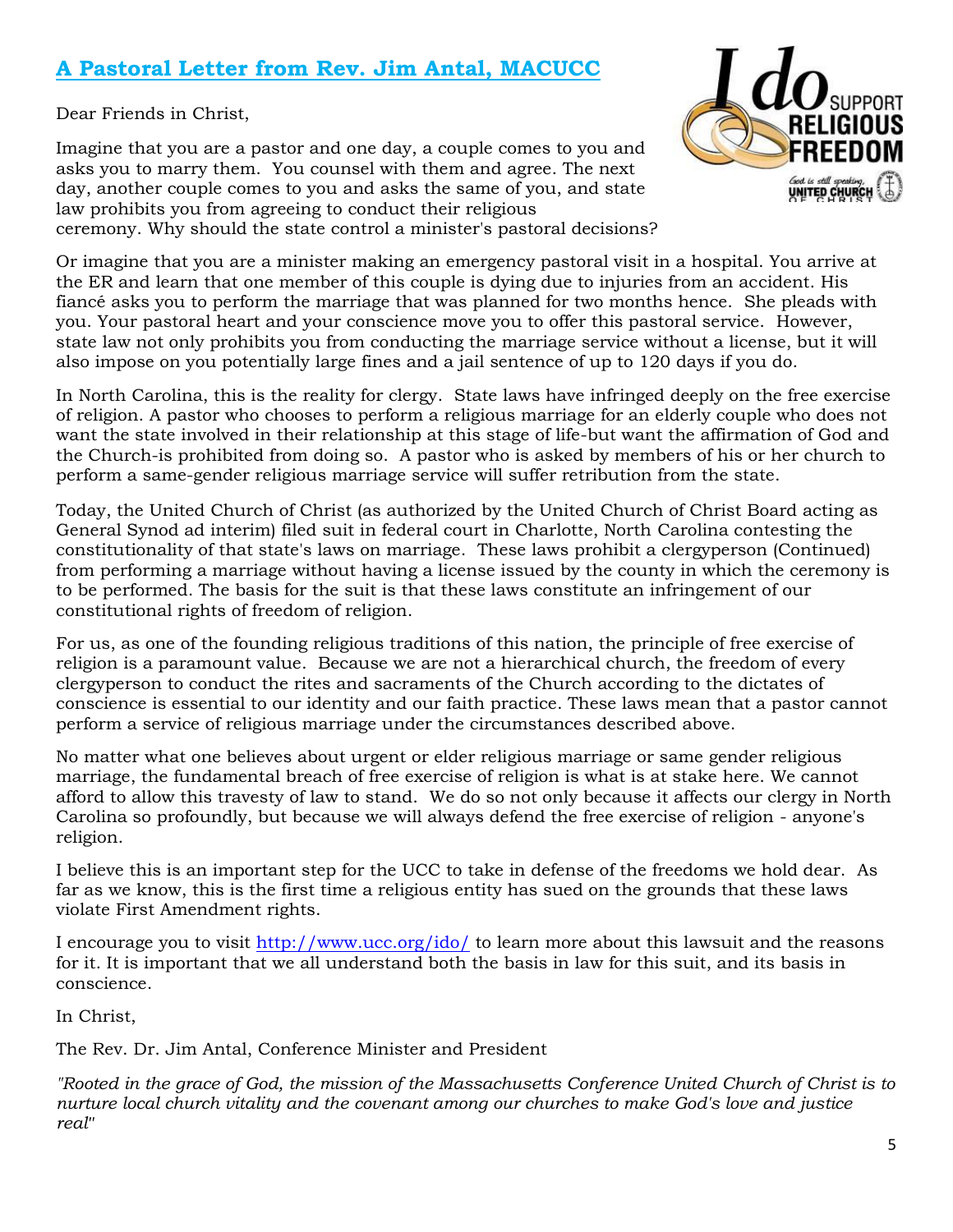### Thank You!!!

On April 19th the Expandable Brass Band performed a fundraiser for First Churches. Initiated by them from the back and forth articles in the paper, they felt that they should participate in supporting the Church and the Congregation. During their two hour gig on the Church steps they were able to raise **\$243.90!** We are grateful for their support.



#### **From Your Christian Education Board**

Happy Spring First Churches! We're looking forward to another busy month in our Children's Church and Rainbow Room programs.

#### **- On Saturday May 3rd, join First Churches and march in the Northampton Pride**



**Parade!** It's a great time, and a powerful way to show our kids and our community how our Open & Affirming congregation honors all people and families. Contact the church office at 584-9392 for info.

**- Our Annual Graduation / End of Season Breakfast is 9am this Sunday May 4th.** Join us in Lyman Hall as we enjoy time together reflecting on the program year and how far our kids have come! RSVPs & food contributions to Ann Rasmussen, 413-427-3734.

#### **- Also on Sunday May 4th, there will be extended**

**Childcare** in both the Children's Church and Rainbow Room during the asking budget meeting (in Lyman Hall, immediately following services). Please pick up your children promptly following the meeting.

**- We're planning more spruce-up in our children's rooms - please help!** This spring & summer we want to spend some time making all of our children's spaces refreshed, clean & ready to welcome families known & new... Consider volunteering your time, on your own or with a team there's wall painting, wall murals, creating a new "Mother's Corner", general cleaning, organizing & more :-) Contact Ann Rasmussen at [ajabu@charter.net](mailto:ajabu@charter.net) for more info.

Thanks as always for your support of our children's programs - contact any member of the CE Board with comments, questions or to volunteer. All the best for a joyous spring,

Ann Rasmussen Angie Montalvo-Greene

Lora Wondolowski Judy Sherman

Becky Lockwood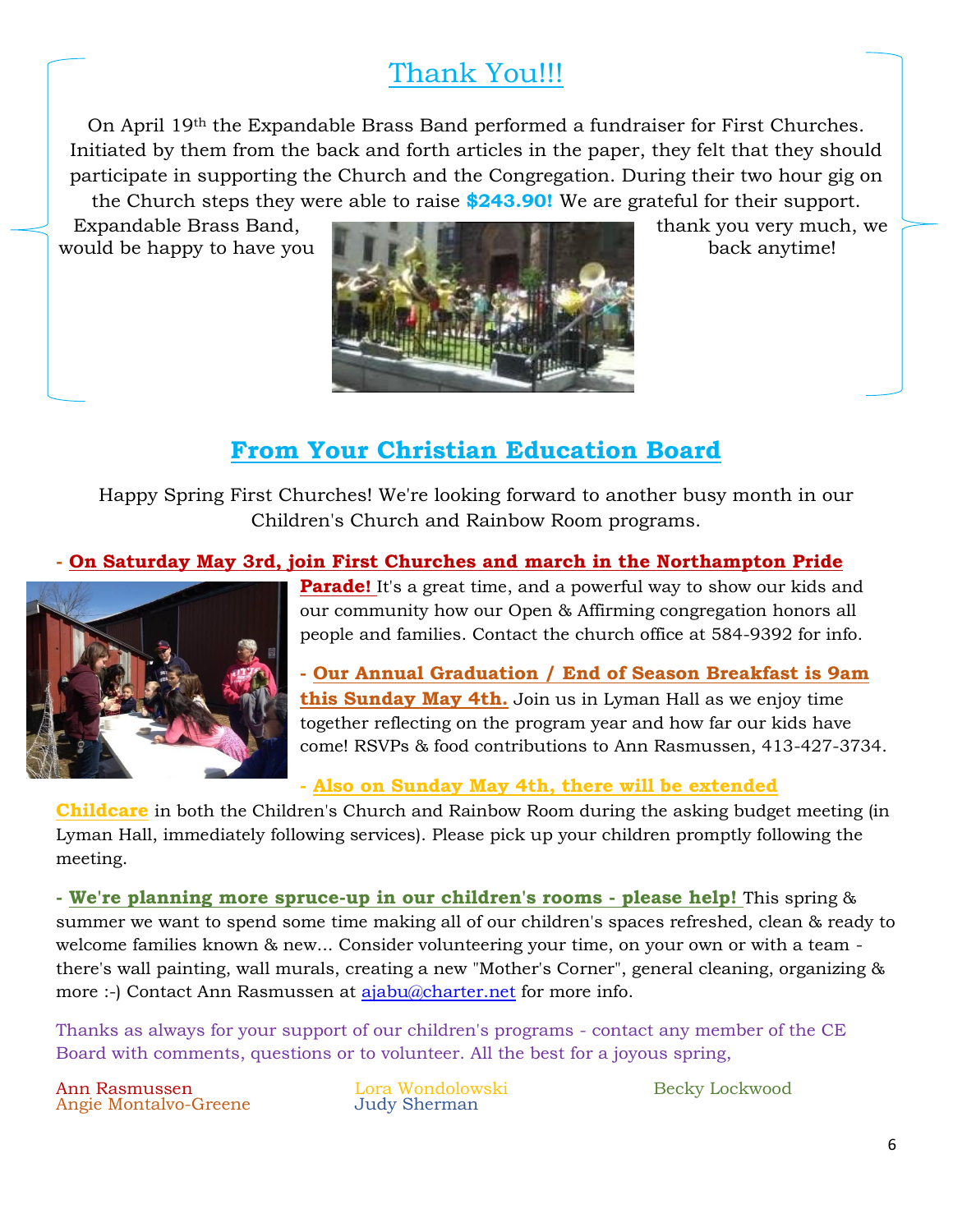#### **From the Director of Christian Education**

After a long, dreary winter, we are finally getting some Springtime sun! Several families and friends of First Churches traveled to the Heifer Farm in Rutland, Ma on April 12 to

meet some of the new baby animals that have been born so far this year. Our group was shown how to turn raw wool into yarn, how to milk a goat, and got to learn about Heifer International's global mission to end poverty and hunger.

The children have been hard at work learning and growing in their knowledge of the Bible and what it needs to be a Christian. We are looking forward to planning their spring community project, as well as getting ready for Children's Sunday!



June 15th will be our Children's Sunday. As with last year, the kids will be writing and performing the service....Lisa and I are looking forward to what they have to share!

Best Wishes,

Eric and Lisa

#### **Heartfelt Thanks from Denise Karuth**

My time as a Field Education student at First Churches is drawing to a close. I offer each one of you my deepest thanks for the opportunity to serve our congregation, which I love so dearly, in new ways.

The past months have helped me immeasurably as I prepare to be a pastor. I delighted in spending dozens of hours visiting old friends who are confined to their homes or nursing homes, getting to know them better and praying with them. I hope to continue to make visits even though my Field Education responsibilities are completed. I enjoyed opportunities to write and lead liturgy as well as preach, both at First Churches and at North Hadley Congregational Church. I faithfully represented First Churches at Cathedral in the Night, deepening my relationships with the men and women who worship each week in the shadow of our steeple. Learning how to work with church committees is an important part of my training. In early April, I discussed

options for the Maundy Thursday service with the Deacons. Figuring out in advance how to present these options without tipping my hand as to my preferences or opinions so that the Deacons could speak freely without having been led in a particular direction was very helpful to me.

I especially thank Todd Weir for being a fabulous mentor and role model. He offered sage advice such as, "It's best not to make the same mistake twice," along with tremendous support and encouragement.

Thank you again for making it possible for me to complete Field Education at First Churches. Serving you in a pastoral role is something I really wanted to do to say "Thank you" for all the ways that you have supported me and nurtured my call to ordained ministry. May the love that you have shown to me and others return a thousand-fold and may you feel God's love and my love surrounding you always.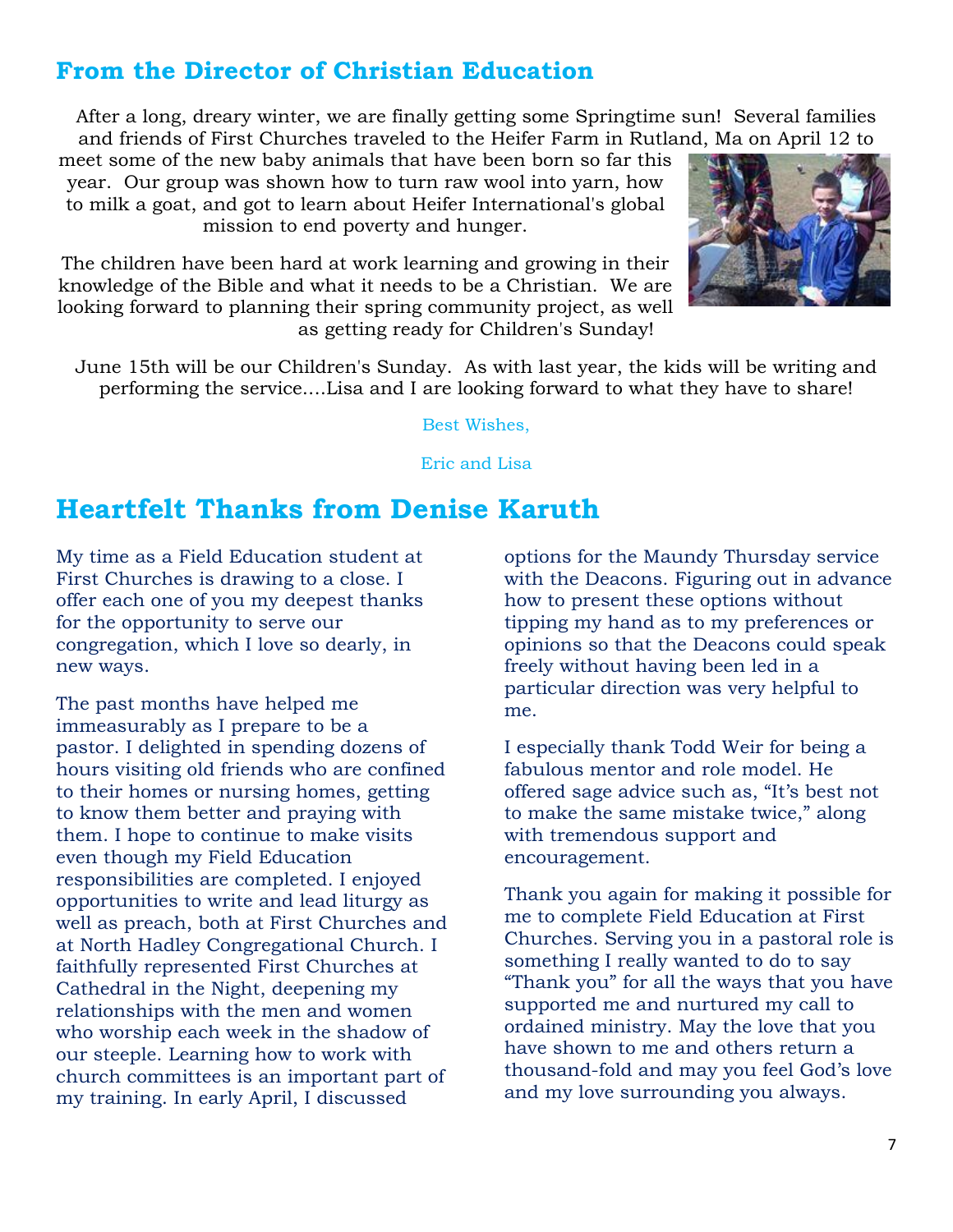#### **¿ Ever Wonder ?**

Ever wonder about the Quichuan church that meets in the Chapel? Well a wonderful opportunity has arisen to get to know the members of Iglesias Bautista Quichua

On the day of awe and wonder, Pentecost, their congregation and our congregation will gather for worship, fellowship, food and entertainment. Save this date Sunday, June 8th at 6:00pm. More details to come…

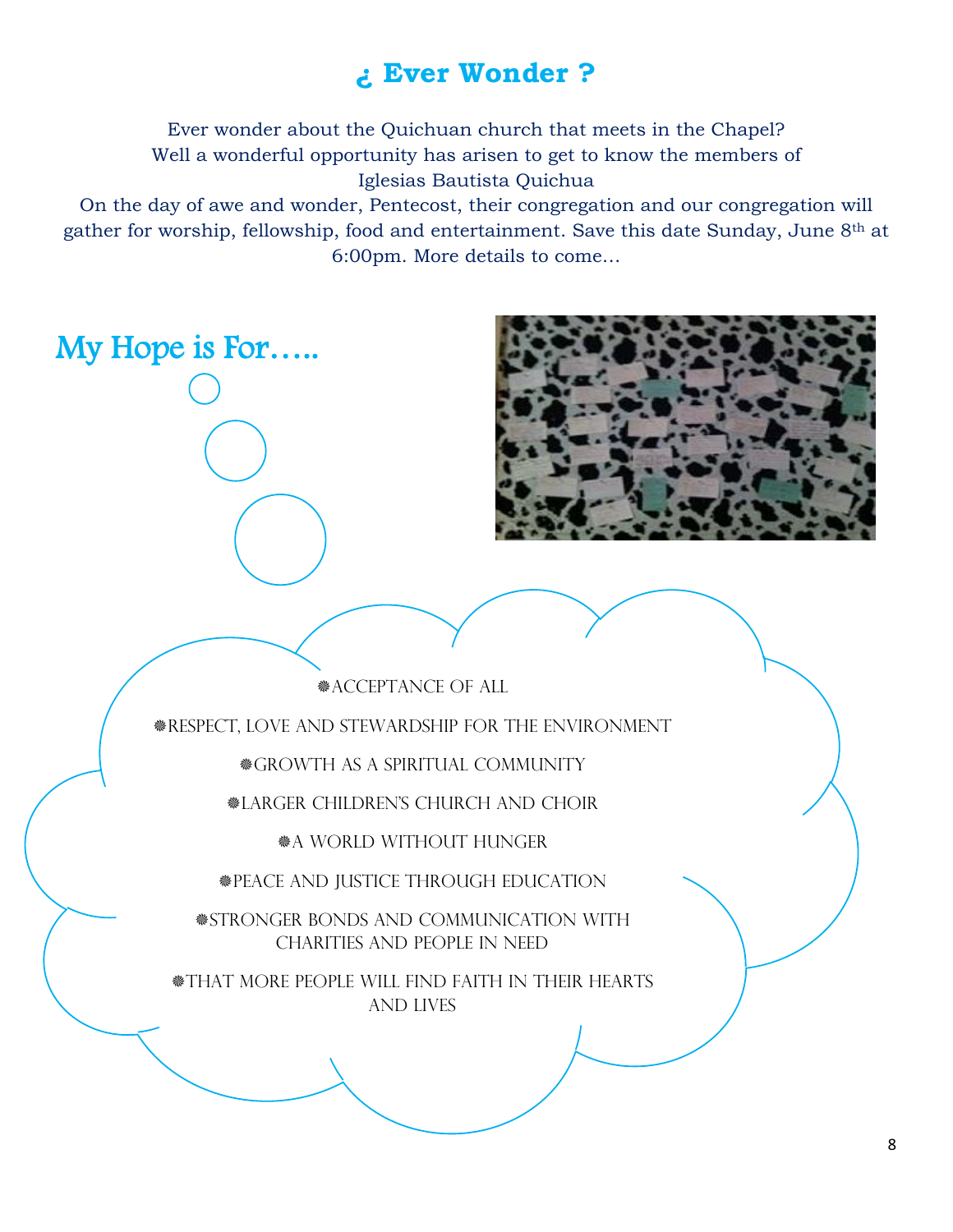#### **FROM THE CHOIR LOFT**

I would like to offer a huge shout-out to the choir for all of their hard work and dedication this year!! We have just come through a season when we prepared special music for the celebration of the joining of our churches, for the March 2 extravaganza, for Palm Sunday, Maundy Thursday and Easter Sunday, and then for the cantata that we presented last week. Whew!!

Everyone cheerfully participated in long, additional rehearsals and worked on their music at home with the aid of CDs made by Dick Purrington. Several of our choir members regularly attended Wednesday night cantata rehearsals in Williamsburg, and some of the Williamsburg singers also came here on Friday nights.

Next month I hope to offer an estimate of the number of years that our members have sung in our choir. In the fall we will be celebrating Betty McKown's 50<sup>th</sup> anniversary as an alto, and Jeff Bubar and Dick Purrington are not far behind her! All of those years will really add up, I'm sure! We are so lucky to have all of these talented, faithful people in our choir loft each Sunday!

The Bell Choir members are equally dedicated—often coming for extra rehearsals and always willing to have fun practicing!

Many heartfelt thanks to each and every one of you who make my job so meaningful and who give so much to our church!

══════════════════════════════════════════════════════════════

Love, Dana



 Set tomatoes, pasta and water to boil in large saucepan; stir. Cover; simmer on mediumlow heat 10 minutes.

Uncover; simmer 1 minute, or until pasta is tender

 Add half the spinach; simmer covered for 2 minutes or until wilted; Stir, repeat with remaining spinach

Serve topped with cheese

#### Manja!